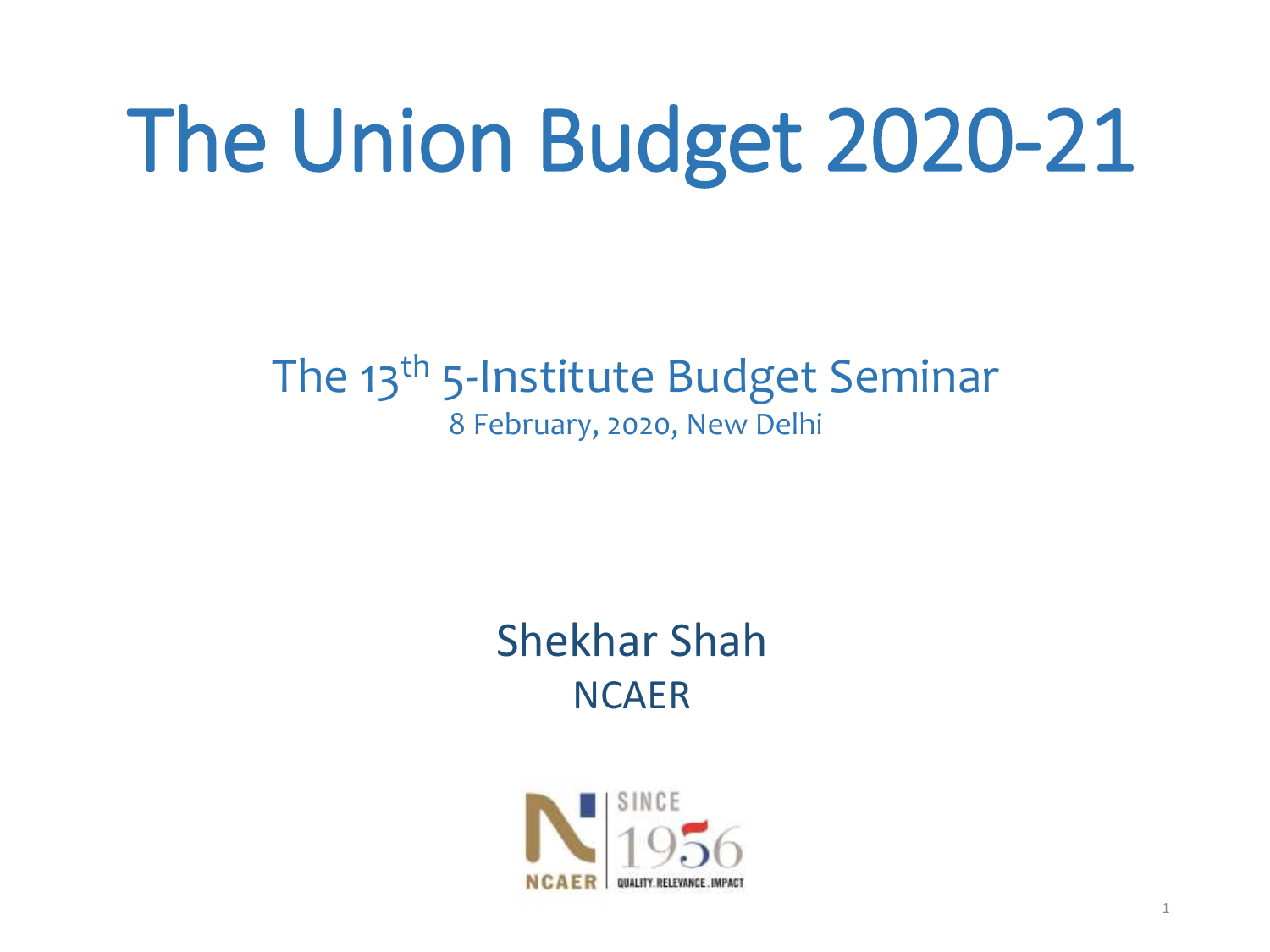# **Outline**

- Key Messages
- Long-Run Transitions
	- Demographic
	- Urbanisation
- Medium-Run infrastructure needs
- Short-Run Economic Challenges
	- GDP
	- Gross capital formation
	- Rural demand constraints
- Budget
	- Infrastructure
	- Agriculture
- Broader issues around incentives, macro-micro linkages, "mechanism design", role of the state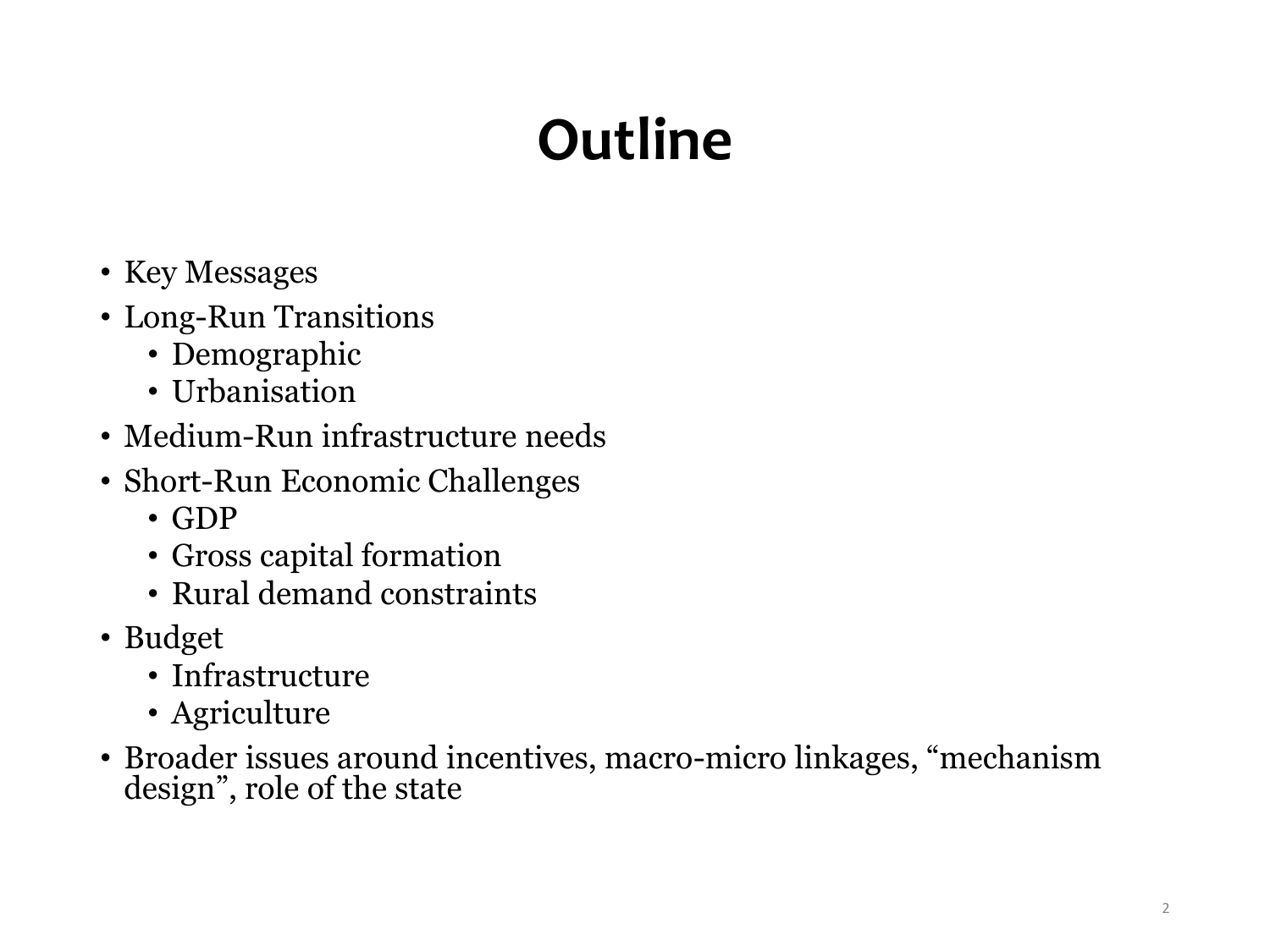# **Key Messages**

- India changing demographically and spatially: the next decade is crucial
- Government has set \$5 trillion economy target by 2024-25
- India experiencing sharpest economic slowdown in recent history
- Limited fiscal & monetary space: a tightrope walk between boosting shortrun growth through demand management & boosting potential long-run, rapid growth through structural reforms
- Does the Budget recognize the problem?
- The *Economic Survey* lays out vision for rapid wealth creation using wellfunctioning markets & sound regulation: does Budget reflect this well?
- Does the Budget successfully walk the policy tightrope for agriculture and infrastructure?
- Is it sufficiently counter-cyclical & does it do enough on structural reforms?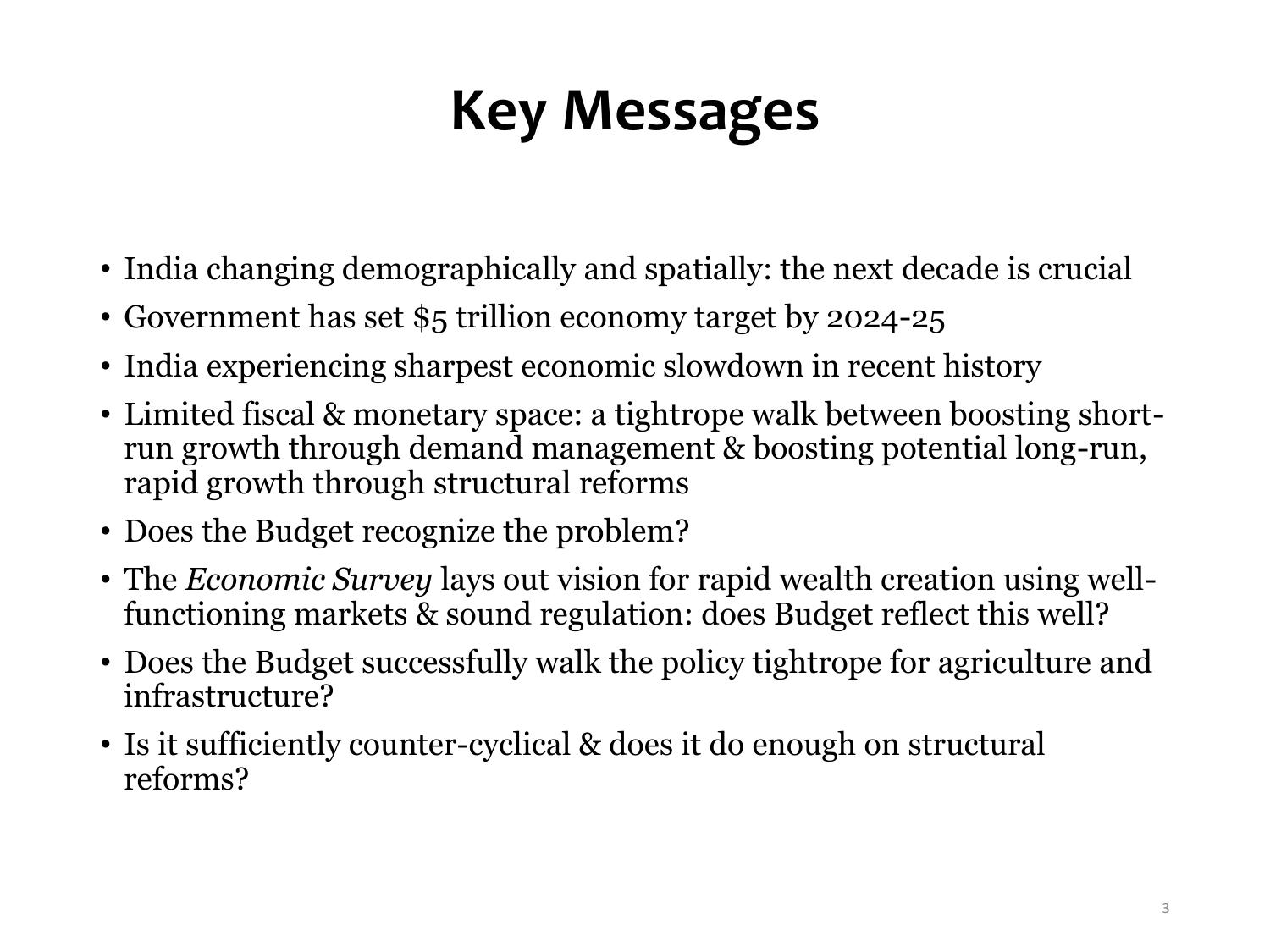# **No time to lose: India must get rich before it gets old**



1950 1955 1960 1965 1970 1975 1980 1985 1990 1995 2000 2005 2010 2015 2020 2025 2030 2035 2040 2045 2050 2055 2060 2065 2070 2075 2080 2085 2090 2095 2100 Source: United Nations, Department of Economic and Social Affairs, Population Division, 2017 Revision of World Population Prospects, data acquired at website.

Source: *Skilling India: No Time to Lose,* NCAER 2018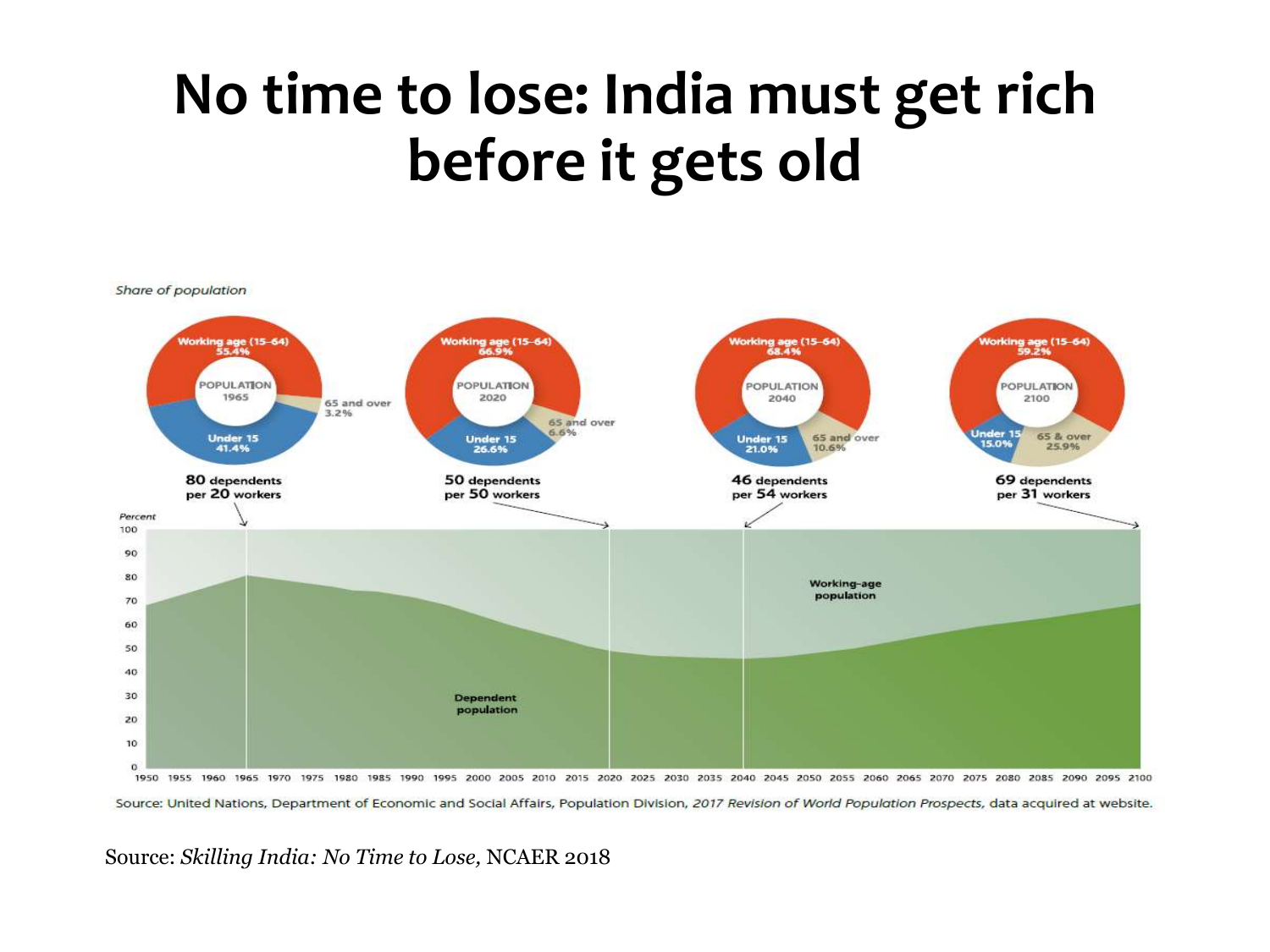### **India is urbanizing rapidly….**



Sources: Bhagat, R.B. 2011. "Emerging Pattern of Urbanisation in India". *Economic & Political Weekly*. 46(34): 10-12 and UN (DESA). 2018. World Urbanisation Prospects. ttps://population.un.org/wup/Country-Profiles/.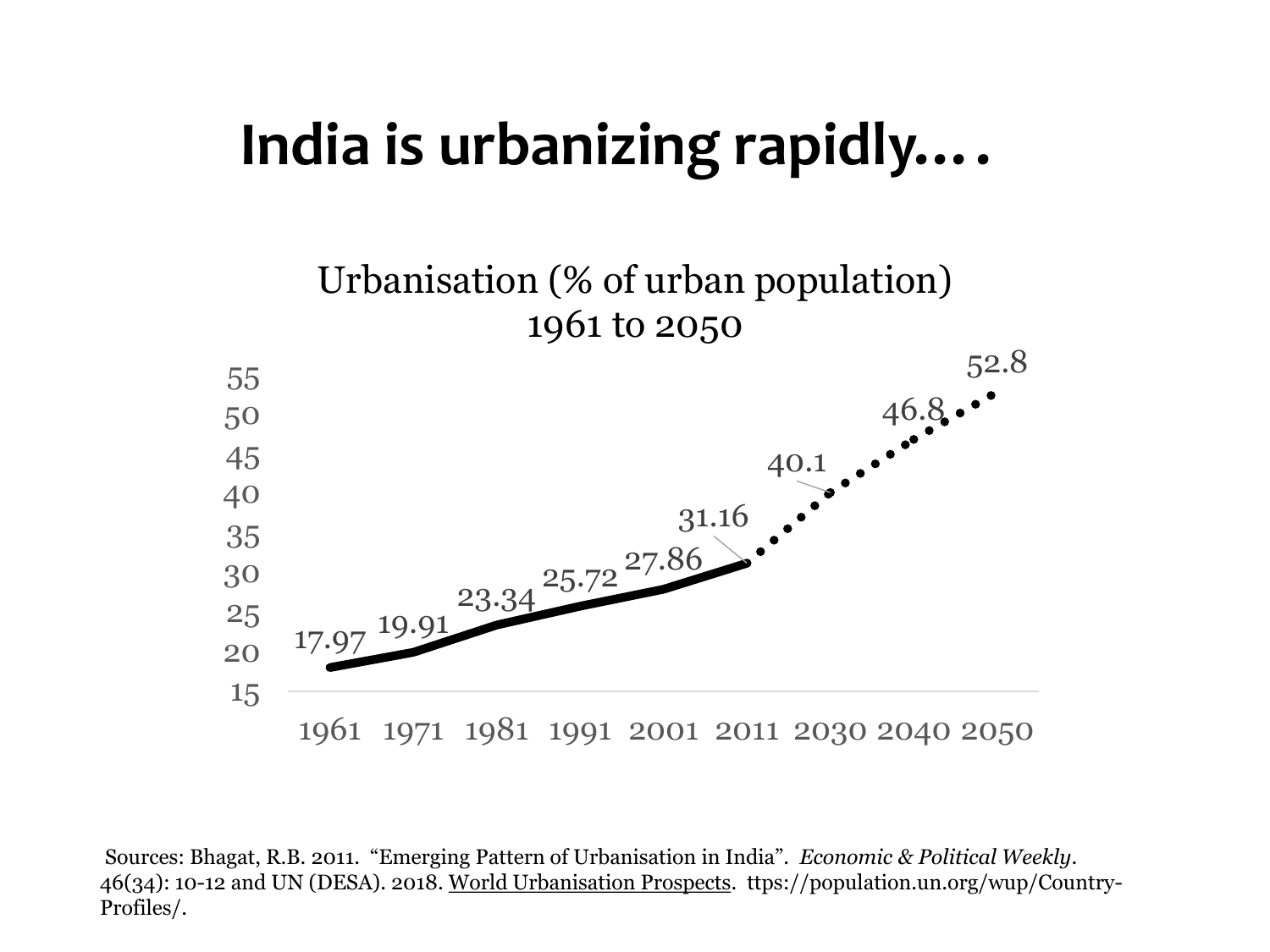# **GDP growth has deteriorated steadily since 2016-17**



Note: 2016-17 GVA growth are Third Revised Estimates. 2017-18 are Second Revised Estimates. 2018-19 are First Revised Estimates and 2019-20 are Advance Estimates. Source: CSO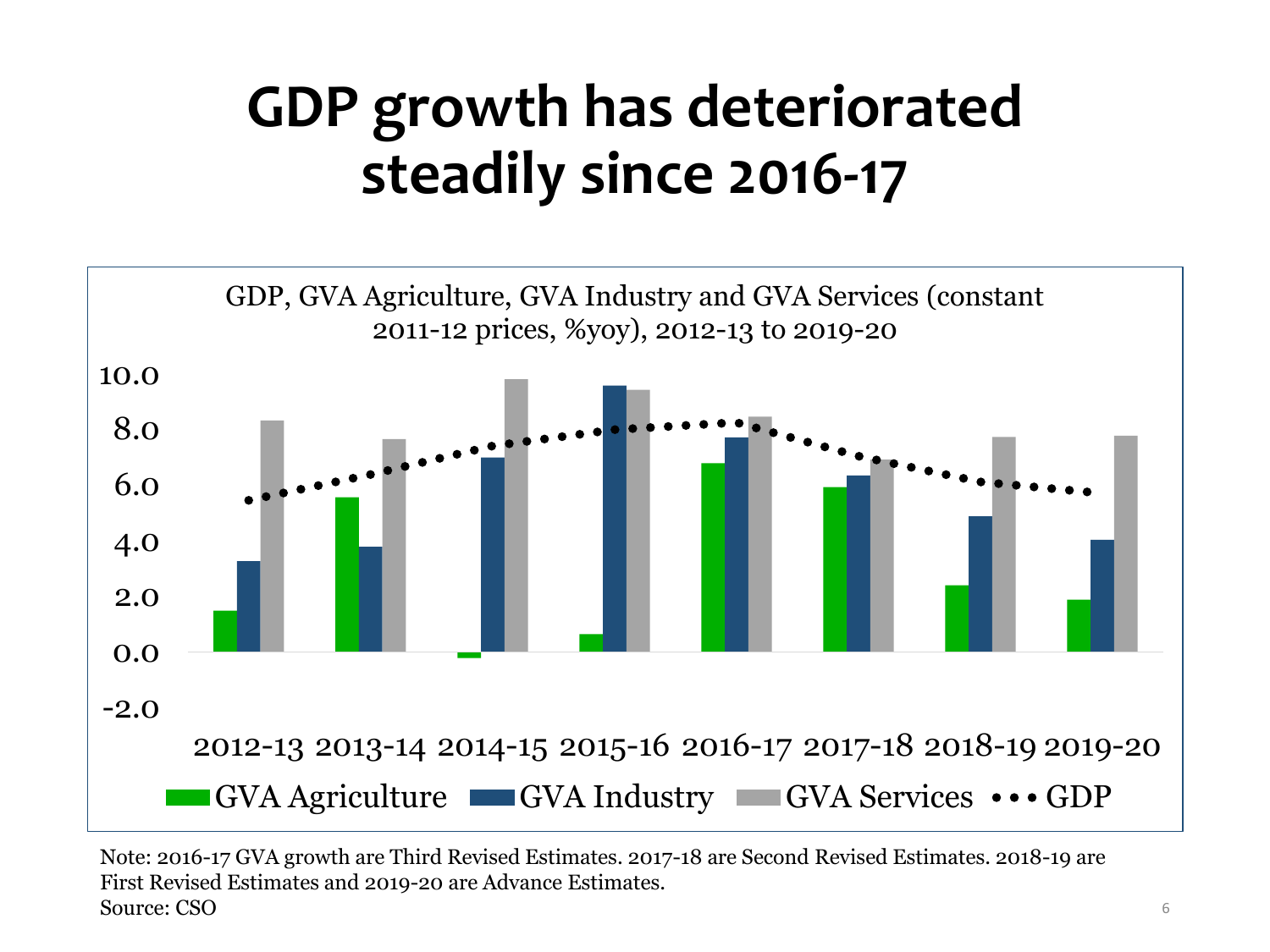#### **Infrastructure spend Rs 100 lakh crore, \$1.4 trillion, needed for \$5 trillion economy by 2024-25**



*Source:* Ministry of Finance (2019). National Infrastructure Pipeline. Report of the Taskforce, Department of Economic Affairs, Ministry of Finance, Government of India.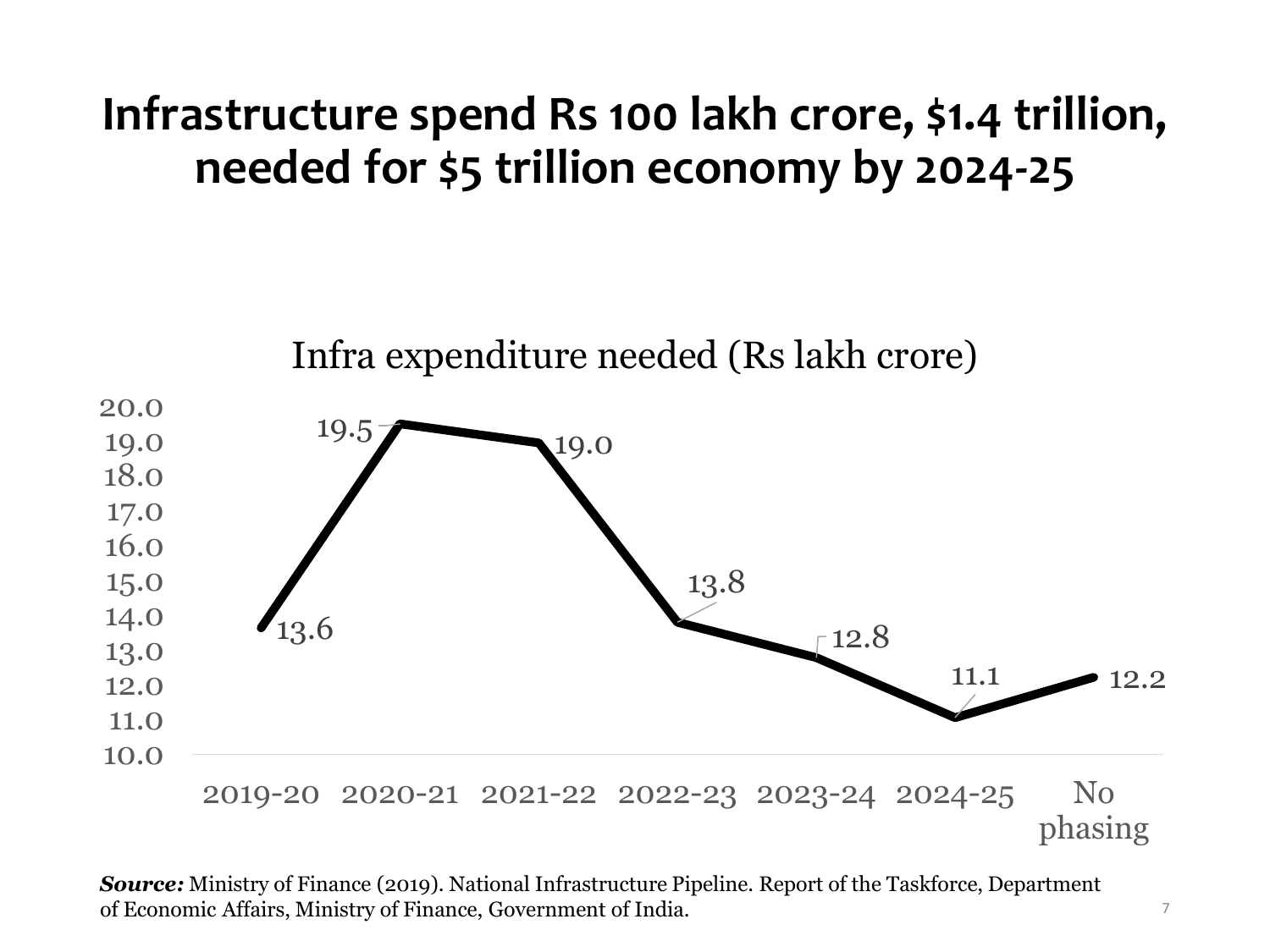### **Infrastructure sectors all need attention**



*Source:* Ministry of Finance (2019). National Infrastructure Pipeline. Report of the Taskforce, Department of Economic Affairs, Ministry of Finance, Government of India.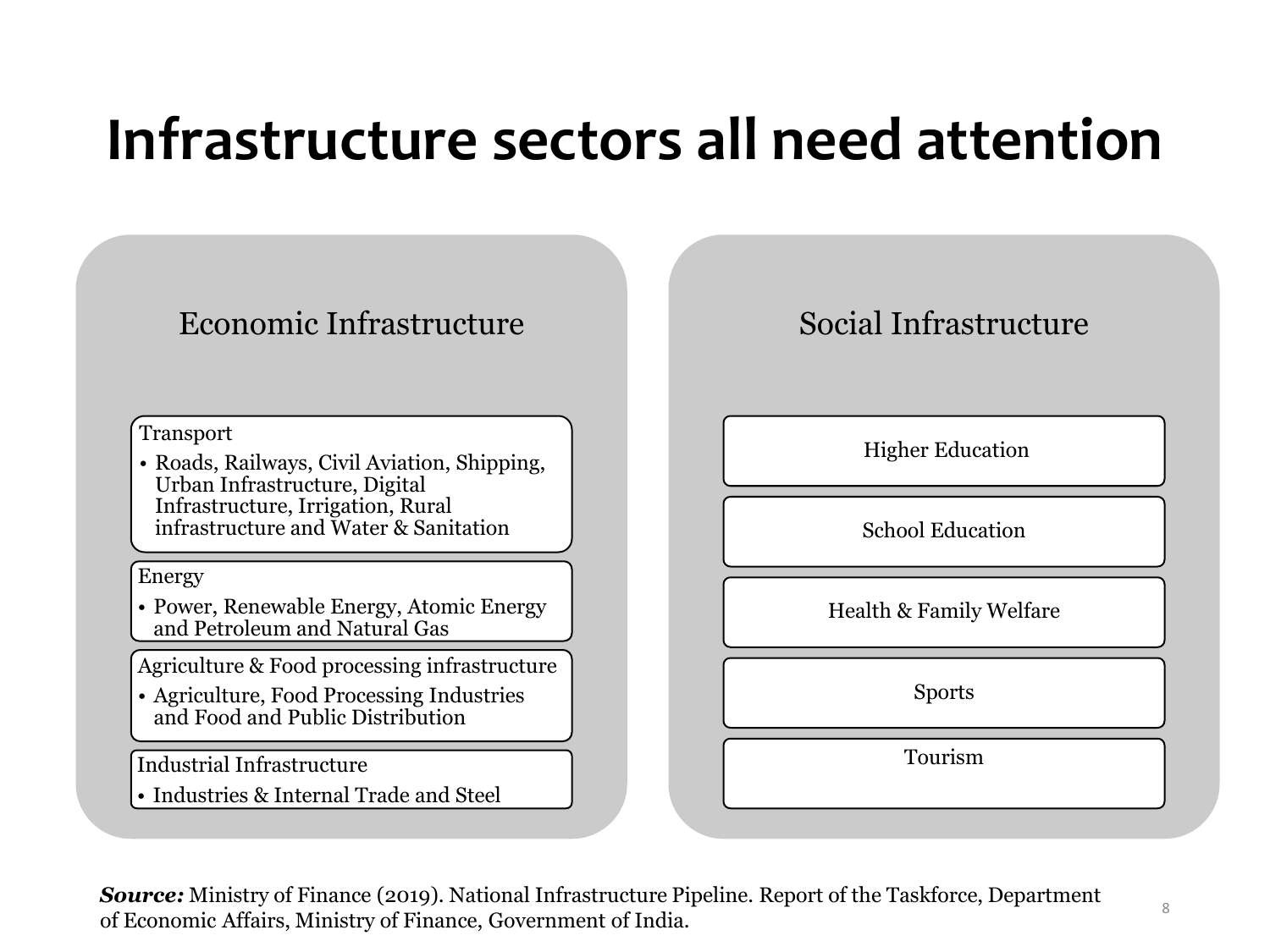### **Gross Capital Formation humdrum in Agriculture & Industry post 2016-17**

-15.0 -10.0 -5.0 0.0 5.0 10.0 15.0 2012-13 2013-14 2014-15 2015-16 2016-17 2017-18 2018-19 Gross Capital Formation in Agriculture, Industry, Services and Total (%yoy) GCF Agriculture GCF Industry GCF Services  $\cdots$  Total

Note: 2016-17 are Third Revised Estimates. 2017-18 are Second Revised Estimates, 2018-19 are First Revised Estimates and 2019-20 are Advance Estimates. Source: CSO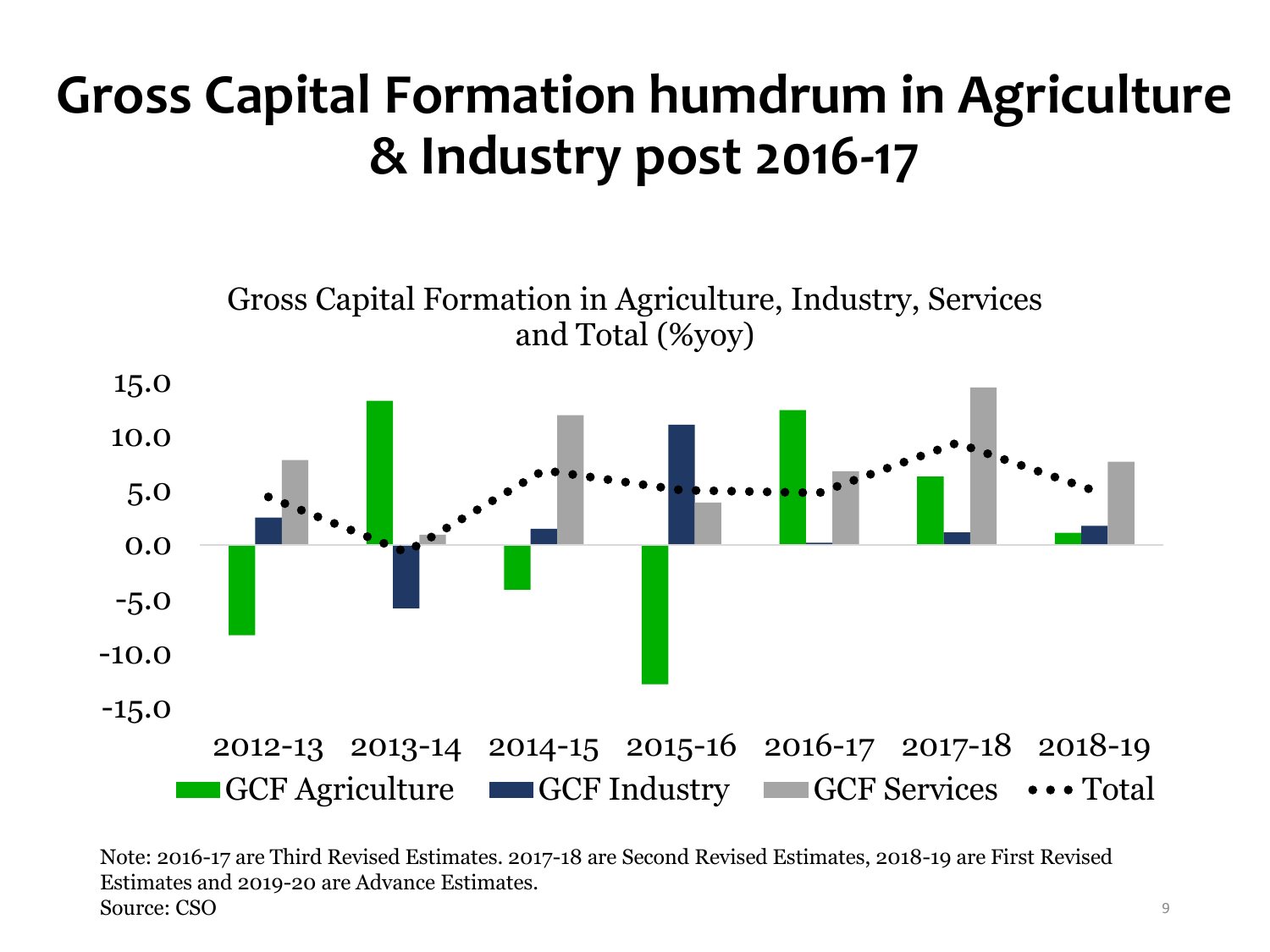# **Constraints on rural demand**



 $\bullet \bullet \bullet$  CPI Rural (2011-12, %yoy)

Source: CSO and Ministry of Labour and Employment, Govt. of India. Extracted from indiastat 10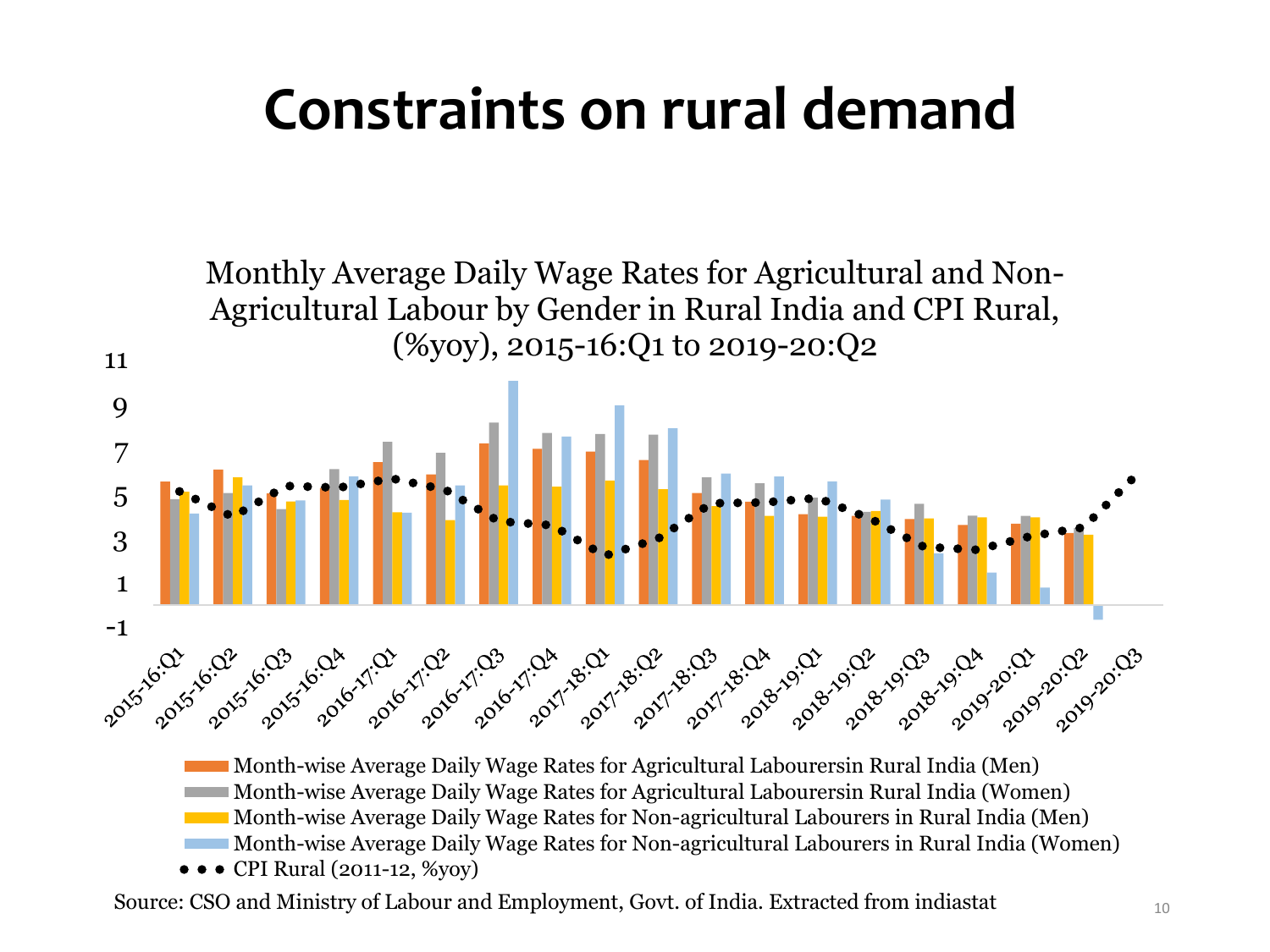## **Not meeting infra spending targets**

| <b>Sector</b>                        | <b>Requirements from</b><br><b>Central Government</b><br>(Rs lakh crore) |         | <b>Total Expenditure</b><br>(Rs lakh crore) |                 |                        |
|--------------------------------------|--------------------------------------------------------------------------|---------|---------------------------------------------|-----------------|------------------------|
|                                      | 2019-20                                                                  | 2020-21 | 2018-19<br>(AE)                             | 2019-20<br>(RE) | 2020-21<br><b>(BE)</b> |
| Energy                               | 0.70                                                                     | 0.98    | 0.5                                         | 0.6             | 0.7                    |
| Roads                                | 1.25                                                                     | 1.44    | 0.8                                         | 0.7             | 0.8                    |
| Railways                             | 1.13                                                                     | 2.26    | 2.4                                         | 2.7             | 2.9                    |
| Civil Aviation                       | 0.05                                                                     | 0.05    | 0.1                                         | 0.04            | 0.04                   |
| Shipping plus Ports &<br>Lighthouses | 0.05                                                                     | 0.10    | 0.01                                        | 0.01            | 0.01                   |
| Urban Infrastructure                 | 0.90                                                                     | 1.27    | 0.03                                        | 0.05            | 0.05                   |
| Digital Infrastructure               | 0.19                                                                     | 0.14    | 0.09                                        | 0.09            | 0.5                    |
| Irrigation                           | 0.22                                                                     | 0.37    | 0.03                                        | 0.04            | 0.05                   |

Note: AE are actual estimates, RE is revised estimates and BE is budget estimates. Red shades mean that we have not met the targets set in NIP.

11 Source: Ministry of Finance (2019). National Infrastructure Pipeline. Report of the Taskforce, Department of Economic Affairs, Ministry of Finance, Government of India and Union Budget 2020-21 and Annual Financial Statement, Union Budget 2019-20.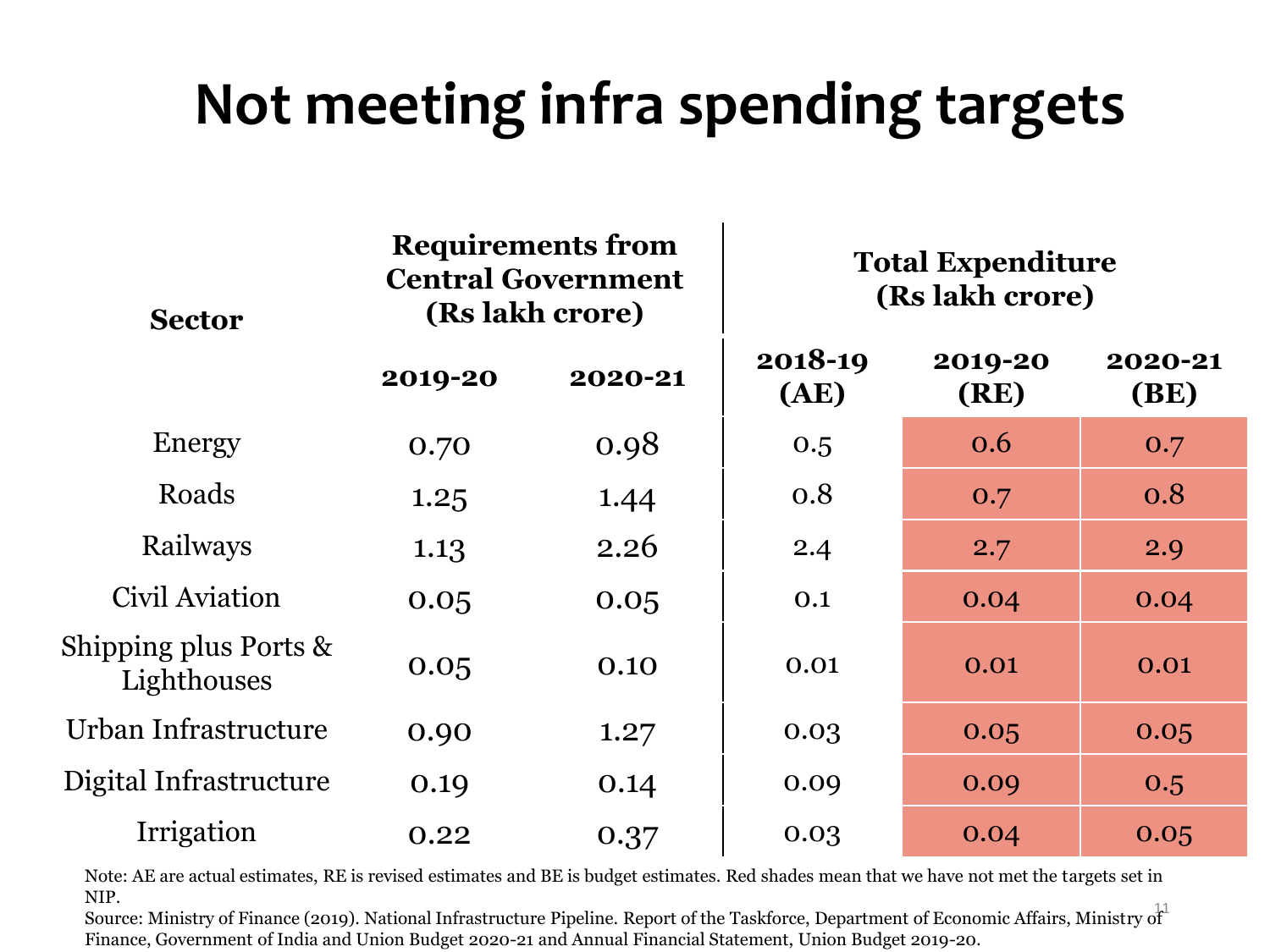### **Rural development has received less priority**

|                                                               | 2018-19 | 2019-20 | 2019-20 | $2020 - 21$ |  |
|---------------------------------------------------------------|---------|---------|---------|-------------|--|
|                                                               | (AE)    | (BE)    | (RE)    | (BE)        |  |
| Total Expenditure as a percentage of Total Central Government |         |         |         |             |  |
| Expenditure                                                   |         |         |         |             |  |
| Agriculture and<br><b>Allied Activities</b>                   | 2.04    | 3.67    | 2.51    | 2.59        |  |
| Rural<br>Development                                          | 0.73    | 0.69    | 0.78    | 0.62        |  |
| Irrigation and<br>Flood Control                               | 0.03    | 0.04    | 0.04    | 0.04        |  |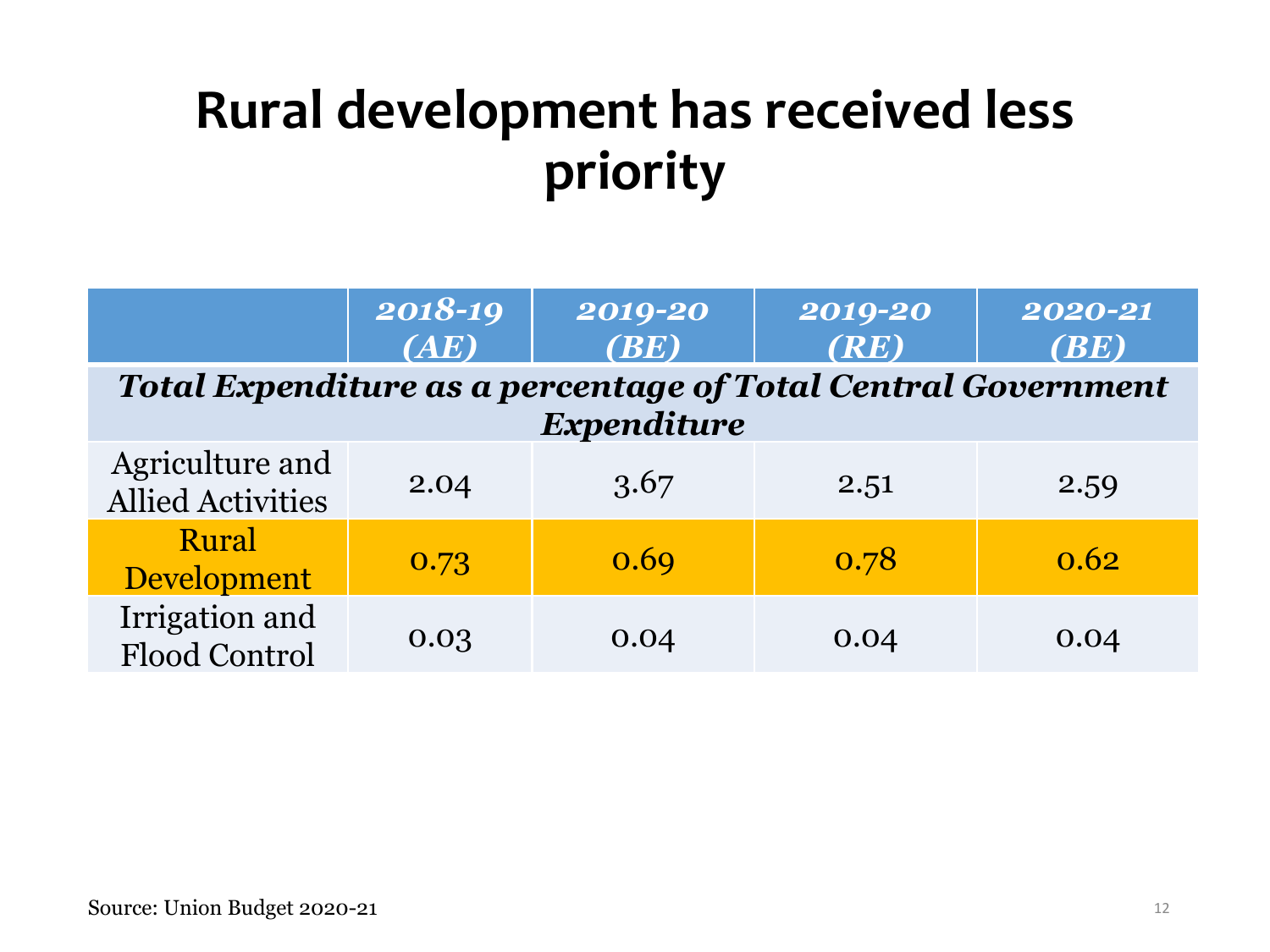### **Supply-side approach: addressing short-run distress and medium-run potential**

| Real Growth in Expenditure (assuming 4% retail inflation rate) |                                         |                                         |                                       |                                            |  |
|----------------------------------------------------------------|-----------------------------------------|-----------------------------------------|---------------------------------------|--------------------------------------------|--|
|                                                                | 2019-20<br>(RE) over<br>2018-19<br>(AE) | 2020-21<br>(BE) over<br>2019-20<br>(RE) | Doubling<br>Farmers'<br><b>Income</b> | <b>Addressing</b><br>short-run<br>distress |  |
| Agriculture and<br><b>Allied Activities</b>                    | 20.7                                    | 8.4                                     |                                       |                                            |  |
| <b>Rural</b><br><b>Development</b>                             | 9.7                                     | $-17.3$                                 | $\mathbf{X}$                          | X                                          |  |
| Irrigation and<br><b>Flood Control</b>                         | 13.0                                    | 25.0                                    |                                       |                                            |  |

Note: CPI Inflation of 4% has been used to compute the real growth in expenditure. The symbols are based on 2019-20 growth in expenditure and assuming that these trends hold despite the high aspirational allocation in BEs Source: Union Budget 2020-21